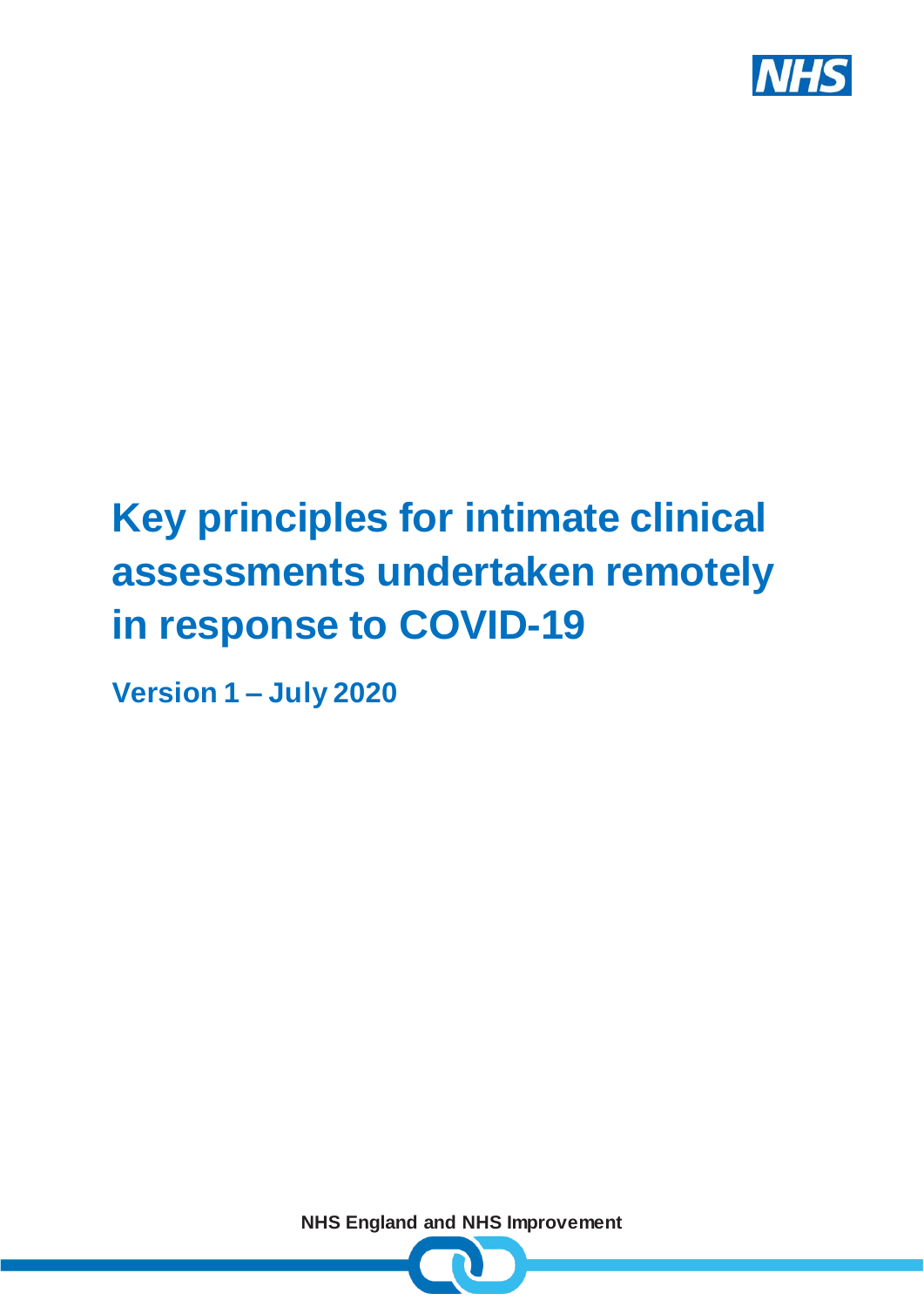

# Contents

| 1.               |                                                                      |
|------------------|----------------------------------------------------------------------|
| 2.               |                                                                      |
| 3.               |                                                                      |
|                  |                                                                      |
|                  |                                                                      |
|                  |                                                                      |
| $\overline{4}$ . |                                                                      |
| 5.               |                                                                      |
|                  |                                                                      |
|                  |                                                                      |
| 6.               |                                                                      |
| 7.               |                                                                      |
| 8.               | Receiving an intimate image of a child (a person who is under 18) 14 |
|                  |                                                                      |
|                  |                                                                      |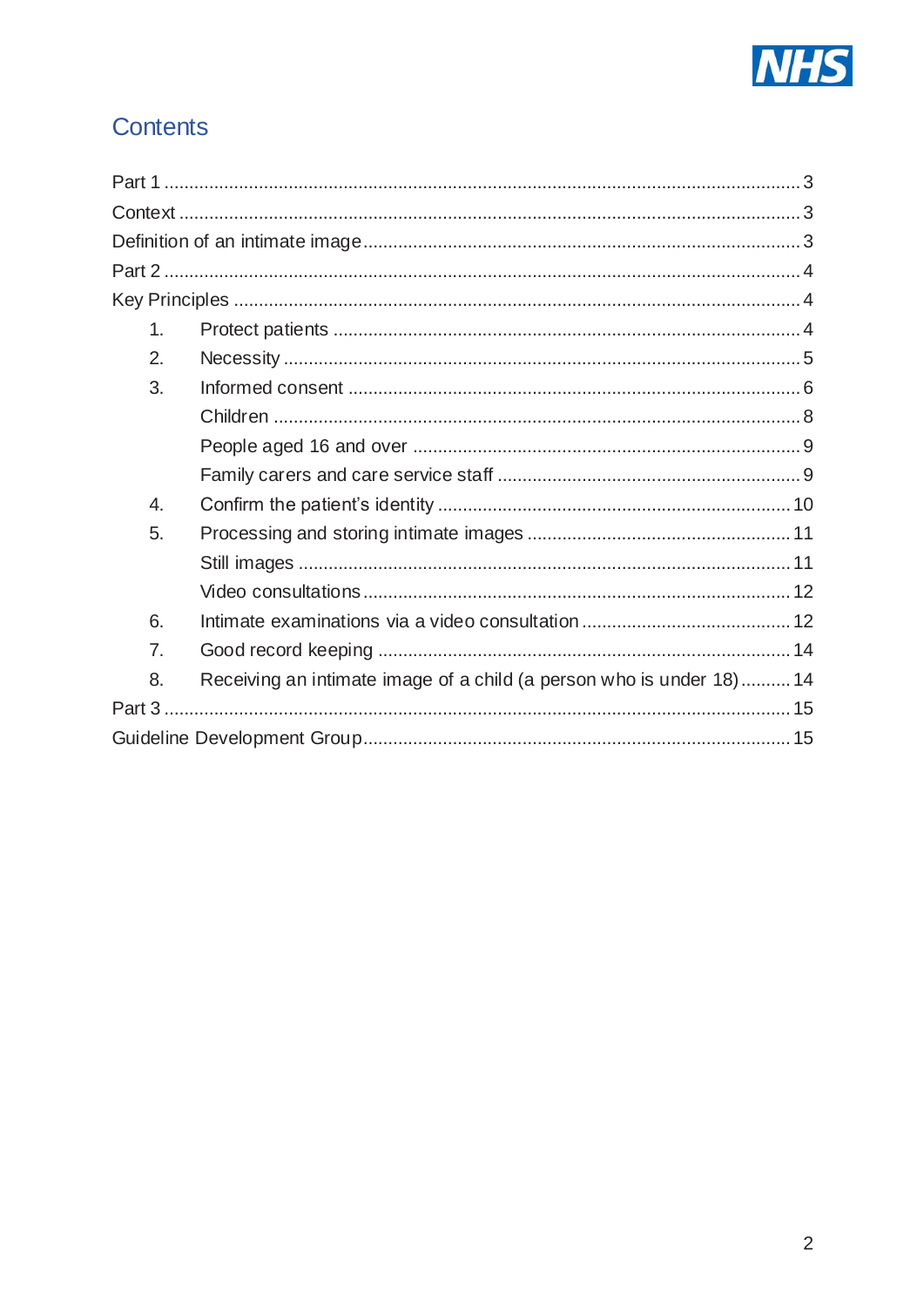

# <span id="page-2-0"></span>**Part 1**

### <span id="page-2-1"></span>**Context**

This guidance is aimed at clinicians who are consulting remotely with patients through a digital channel (e.g. online, email, text, video-link) across healthcare settings in England. We expect the key principles in this document to be generalisable across the UK.

The COVID-19 pandemic has accelerated the adoption and utilisation of online and video consultations as part of core clinical practice. This guide focuses on how to safely manage the receipt, storage and use of intimate images taken by patients for clinical purposes.

The receipt and use of intimate images of adults and children must be guided by the principle of the interests of the patient. The approach to video consulting, image sharing, and storage should be the same as it would be for face to face interactions.

The principles described in this guidance aim to support patients to access care in a way that meets their needs and to support clinicians to provide care in a way that is in the best interests of their patients, whilst protecting both from the risks associated with remote intimate assessments.

This document does not cover peer review or teaching<sup>1</sup>. It does not include patient or carer facing guidance1. It does not provide guidance for staff working within the care sector.

## <span id="page-2-2"></span>**Definition of an intimate image<sup>1</sup>**

j

Intimate examinations can be embarrassing or distressing for patients and whenever you examine a patient you should be sensitive to what they may think of as intimate. This is likely to include examinations of breasts, genitalia and the perianal area, but could also include any examination the patient perceives as intimate. Be aware of cultural and religious differences in perception.

For the purpose of this guidance an image includes but is not limited to photographs, live-stream video, video recordings and screenshots.

<sup>1</sup> [https://www.gmc-uk.org/ethical-guidance/ethical-guidance-for-doctors/intimate-examinations-and](https://www.gmc-uk.org/ethical-guidance/ethical-guidance-for-doctors/intimate-examinations-and-chaperones)[chaperones](https://www.gmc-uk.org/ethical-guidance/ethical-guidance-for-doctors/intimate-examinations-and-chaperones)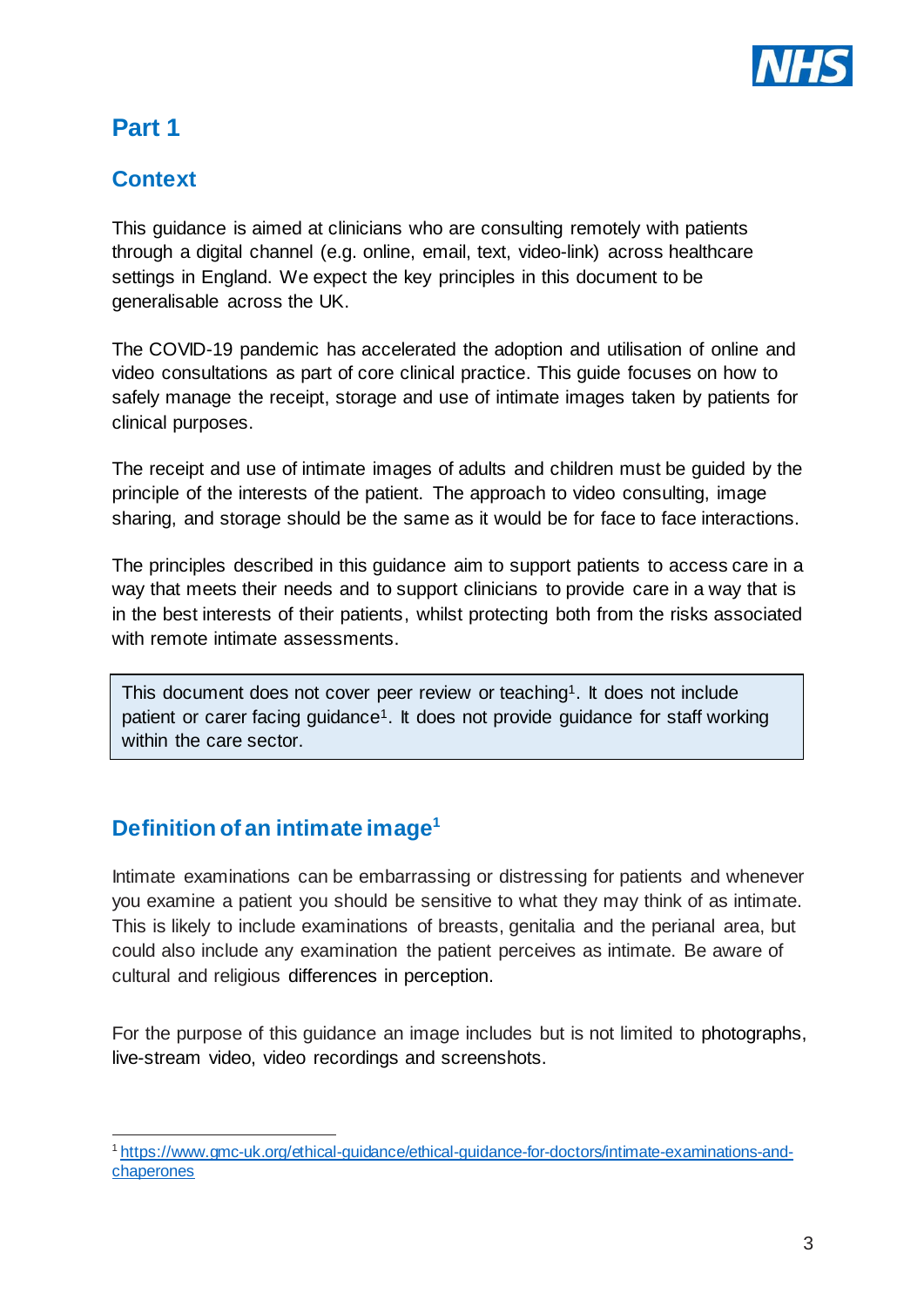

# <span id="page-3-0"></span>**Part 2**

j

## <span id="page-3-1"></span>**Key Principles**

#### <span id="page-3-2"></span>**1. Protect patients**

#### **Patient information and safeguarding**

Provide information to patients that is clear, [easy to read and accessible](https://www.changepeople.org/getmedia/923a6399-c13f-418c-bb29-051413f7e3a3/How-to-make-info-accessible-guide-2016-Final)2. Make the information available where patients are most likely to see it (e.g. organisation website, within the online/video product, a link within a SMS or an online message to the patient where it has been determined that an intimate examination might be necessary) to inform them about their choices. It should be made clear to the patient how important it is to read the information and discuss any questions or concerns with the clinician prior to sending an image. It is important to ensure there are routes to support non-digital users and that patients are aware of these. This information should cover:

- that the patient should not send an intimate image without prior communication with the clinician
- [what is going to happen](#page-6-0) to the image(s) once received and the options [available](#page-5-1) to the patient. An image should only be stored if this is what you would do in a face to face consultation
- guidance on a code of conduct
- advice on proportionate image sharing and the safe transfer of images (and any limitations of the IT system they are using3)
- [guidance for parents](#page-7-0) sending photos of their child
- information on patients' rights in how their personal data is processed under the [General Data Protection Regulation \(GDPR\)](https://digital.nhs.uk/data-and-information/looking-after-information/data-security-and-information-governance/information-governance-alliance-iga/general-data-protection-regulation-gdpr-guidance) and the Data Protection Act [\(2018\)](https://digital.nhs.uk/data-and-information/looking-after-information/data-security-and-information-governance/information-governance-alliance-iga/general-data-protection-regulation-gdpr-guidance) as detailed in your organisation's privacy policy. Ensure that your privacy notice refers to the relevant legal grounds for processing of their personal data, is clear, open and honest with people about how and why their personal data will be used and reflects the use of online and video consultations. The information must be easily accessible and easy to understand.

Review and update your data protection impact assessment (DPIA), your clinical safety risk standard (DCB0160), [chaperone](#page-11-1) and safeguarding policies to include remote consultations.

<sup>&</sup>lt;sup>2</sup> The Royal College of General Practitioners (RCGP) and the Royal College of Paediatrics and Child Health (RCPCH) will be leading the development of separate guidance for patients, parents and carers in due course.

 $3$  Inform patients that transmission by email of any image would not be secure unless encrypted from end-to-end, even if they send it to an official nhs.net email address.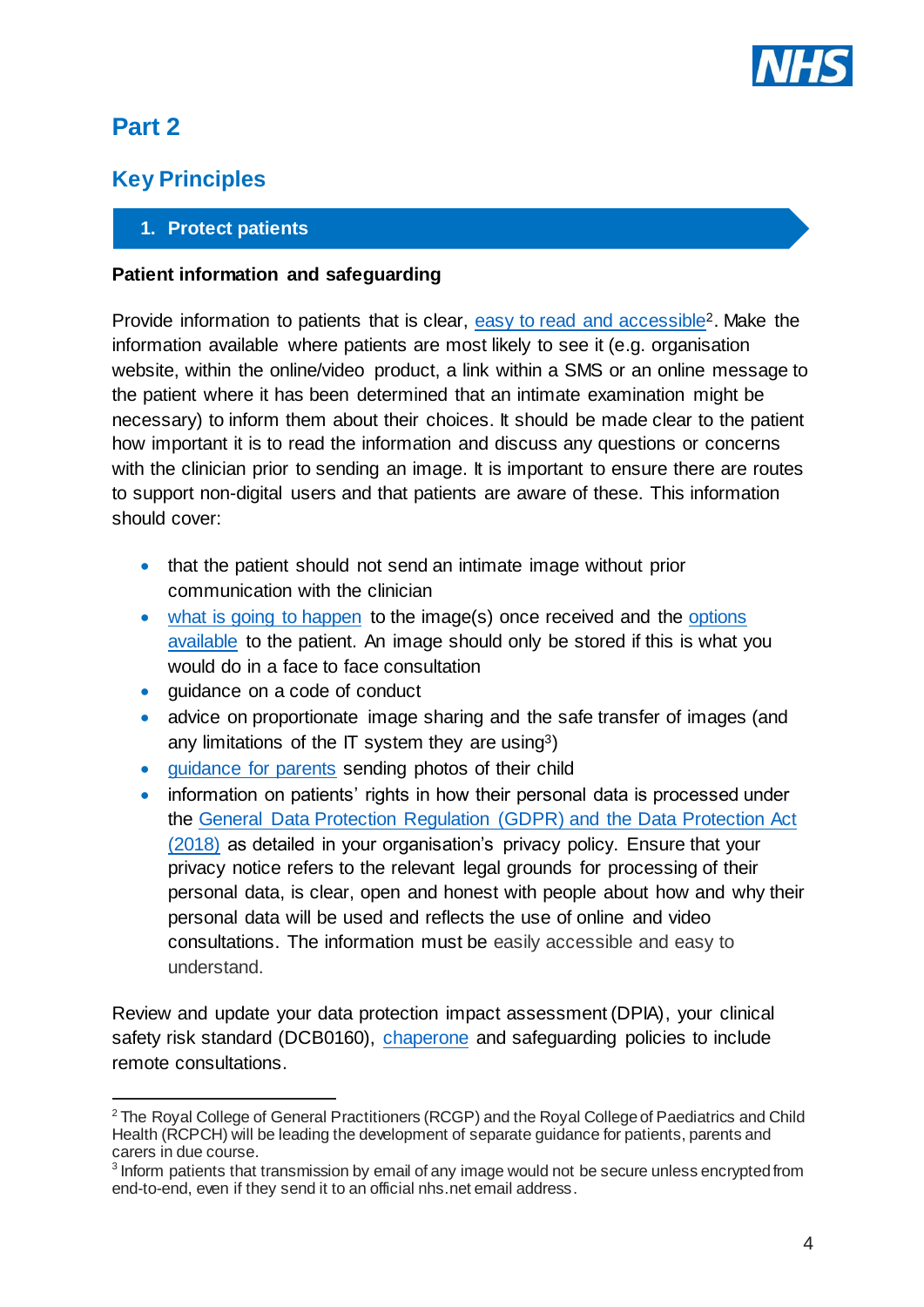

- Ensure the roles and responsibilities for clinicians and staff who have access to patients' intimate images are clear
- Ensure the [operational pathway](#page-6-1) for clinicians and staff handling patients' intimate images is clearly defined
- Where a commissioner has procured an online/video product on your behalf, they will support you with [clinical risk safety assessment \(DCB0160\)](https://digital.nhs.uk/data-and-information/information-standards/information-standards-and-data-collections-including-extractions/publications-and-notifications/standards-and-collections/dcb0160-clinical-risk-management-its-application-in-the-deployment-and-use-of-health-it-systems)

Remain professionally curious and vigilant

- Consider safeguarding issues and whether you can explore these fully via a remote consultation. If you have safeguarding concerns at any stage, you should convert a remote consultation to a face-to-face assessment, unless there are compelling reasons why that cannot happen, and follow existing child and adult protection referral pathways
- Clinicians should remain alert to who has taken the image, particularly if the patient is under 18 years old or is a vulnerable person
- Consider the knowledge you have about the individual, and any risks you think may exist between family members/carers and within the care environment

#### <span id="page-4-0"></span>**2. Necessity**

Carefully consider whether a remote intimate assessment is clinically necessary to provide care or reach a diagnosis in circumstances where it is not reasonable or appropriate to examine the patient in person, taking into account patient choice.

You must be satisfied that the image or remote examination is necessary and justified, will be of benefit to the patient and is in their best interests. Use your clinical judgement and assess patients on a case by case basis.

Given the complexities of implementation at a local level these principles should be localised within each healthcare organisation and for each speciality.

Consider:

- how your actions will change your clinical management
- whether the patient feels comfortable with a remote intimate assessment (including concerns about security or privacy) or whether they would prefer a face-to-face examination
- the limitations of a remote assessment, whether it is likely to provide sufficient information to make the clinical judgement in question or whether you will need to undertake a more extensive assessment of the patient
- the most appropriate remote modality for assessment, for example, a photograph will often provide better resolution than a video consultation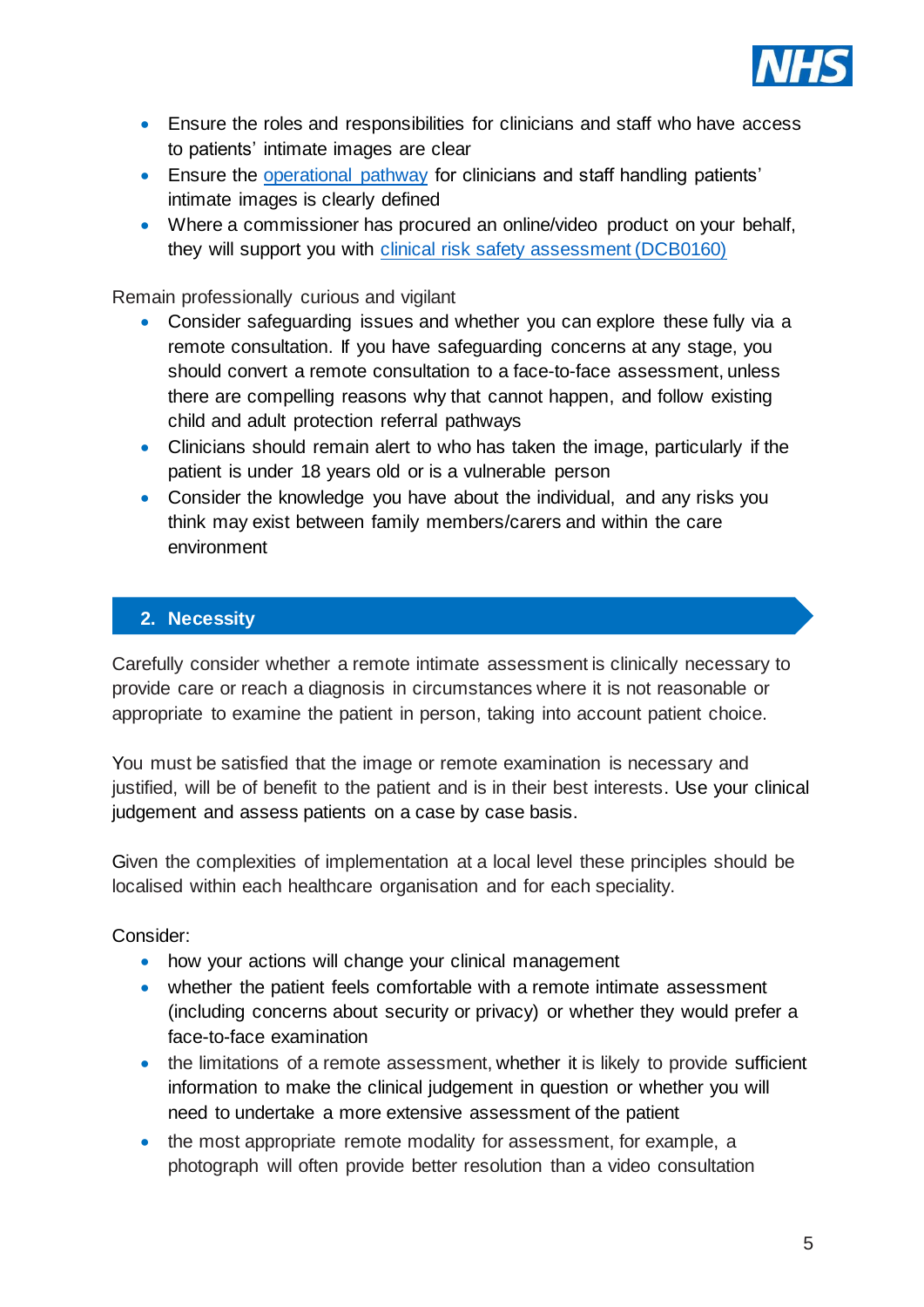

- a risk-benefit evaluation of being able to receive and handle photographs securely versus using a video link; the potential psychological stress and anxiety for patients associated with storing an intimate image in their clinical record versus whether not storing a particular image may make it retrospectively more difficult to understand the advice you gave and the treatment recommended
- the risk of coercion and safeguarding risk in young people and vulnerable people. Be alert to the patient's psychosocial context
- the trade-off for a patient between attending in person and staying at home, where the advantages of remote consulting may outweigh limitations for some patients during the COVID-19 pandemic
- for sexual health conditions, a remote intimate assessment with a young person under 16 or a vulnerable person should only be undertaken in exceptional circumstances, if this is via a video consultation this should be with an appropriately [trained chaperone](#page-11-1) present

#### <span id="page-5-0"></span>**3. Informed consent**

j

In the circumstances described within this guidance, health and care staff will rely upon public task/official authority (Article 6 1 e of GDPR) and/or provision of care and treatment to an individual (Article 9 2 h of GDPR) as the primary basis for using and accessing confidential patient information. [Consent,](https://www.gmc-uk.org/ethical-guidance/ethical-guidance-for-doctors/consent/part-2-making-decisions-about-investigations-and-treatment) as described below, should not be confused with an [individual right in Data Protection law](https://ico.org.uk/your-data-matters/) (clinicians are not expected to be relying on consent for the processing of the images which constitute special category data for GDPR purposes. Alternative grounds for processing under GDPR, such as processing being necessary for medical diagnosis, are available).

The [General Medical Council](https://www.gmc-uk.org/-/media/documents/making-and-using-visual-and-audio-recordings-of-patients_pdf-58838365.pdf?la=en&hash=682AF2947E542A4B1882563CA71181D011DB06FE) (GMC) and [Nursing and Midwifery Council \(NMC\)](https://www.nmc.org.uk/globalassets/sitedocuments/other-publications/high-level-principles-for-remote-prescribing-.pdf) advise that informed consent to receive and store the patient's image is necessary, irrespective of whether it is your idea or the patient's.<sup>4</sup>

<span id="page-5-1"></span>The decision to store an intimate image in the patient's clinical record must be justifiable and transparent, and you should only store the image if this is what you would do in a face to face consultation. The remote consultation should be recorded in the same way as you would record a face to face examination by describing the findings in the notes and explaining the advice given. There must be clear justification for the need to store an intimate image in the clinical record. If the patient does not agree to retention of the image this should not automatically preclude the patient from being able to continue with a remote assessment where this is

<sup>4</sup> [https://www.rcn.org.uk/professional-development/publications/rcn-remote-consultations-guidance](https://www.rcn.org.uk/professional-development/publications/rcn-remote-consultations-guidance-under-covid-19-restrictions-pub-009256)[under-covid-19-restrictions-pub-009256](https://www.rcn.org.uk/professional-development/publications/rcn-remote-consultations-guidance-under-covid-19-restrictions-pub-009256)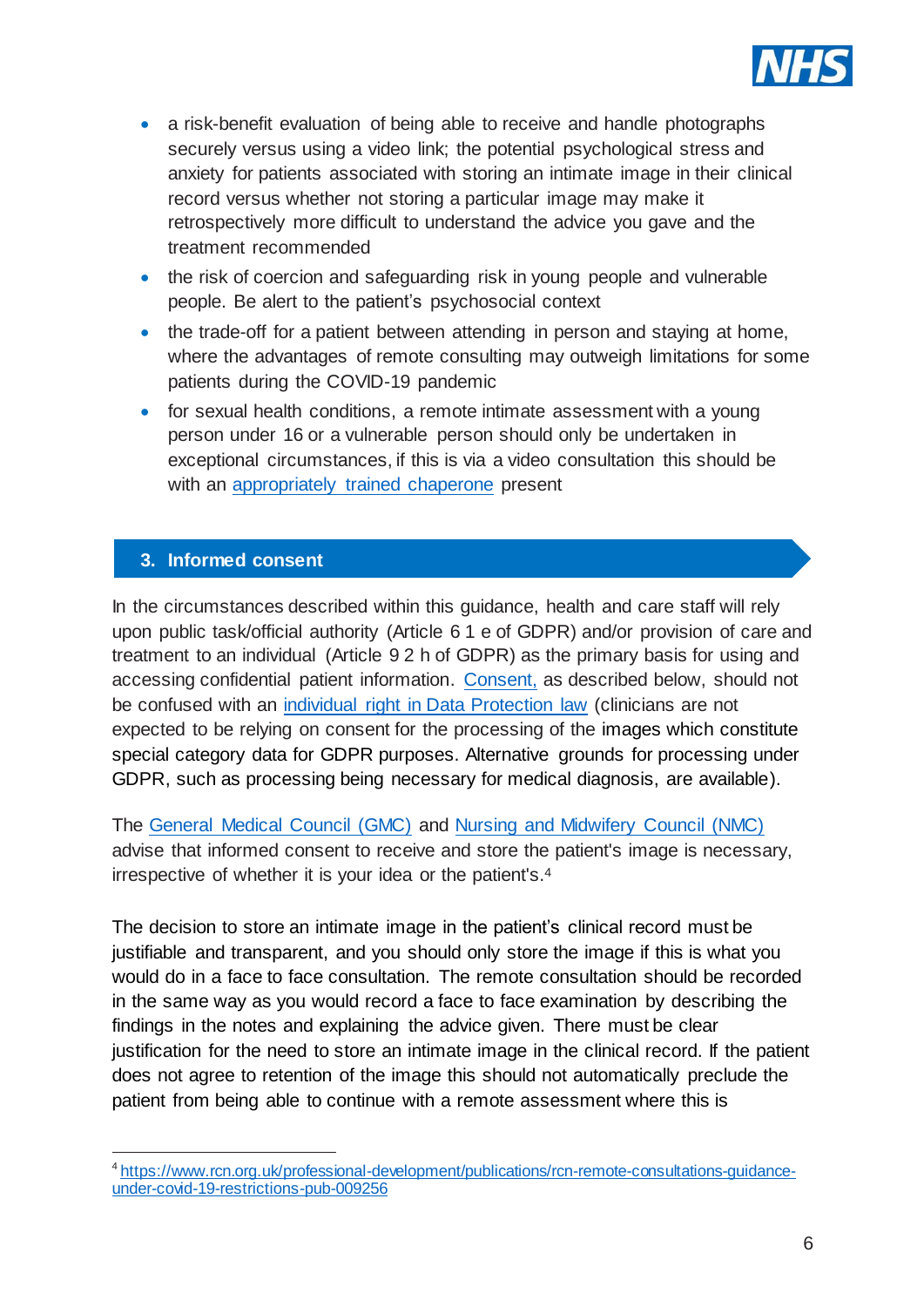

appropriate (without their image being retained). Alternative options for examination, such as a face to face examination, should also be offered to the patient.

<span id="page-6-0"></span>The process of obtaining and documenting consent should include explaining:

- why an image will help in providing clinical care
- the different options for assessment available to a patient and the associated limitations and risks, including the option to have a face to face examination
- who will see the image e.g. other healthcare professionals involved in the patient's direct care (this may include administrative staff triaging the online consultation, explaining they are bound by the same duty of confidentiality as clinicians)
- how it will be used (i.e. for direct care purposes and that it won't be used for any other purpose without the patient's express permission)
- whether the image will be stored and why, if stored how and where it will be stored and how long it will be stored for<sup>5</sup>
- be clear they should not share an intimate image if they do not feel comfortable or feel under pressure and provide information on alternative options for examination. It is important the patient understands refusal to share an image does not prevent them from accessing care and treatment or result in them receiving an inferior standard of care
- <span id="page-6-1"></span>• detail in your fair processing notice how storage and deletion of an image is managed by the IT system(s) you use, commissioners should support you with this.
	- o where an image has been saved in the clinical record system and a decision is made to 'delete' it following review, the image will not be visible to those viewing the patient's clinical record but may be kept by the clinical IT system for audit trail purposes with restricted access. To permanently delete the image, the practitioner needs to mark the section of the record for permanent deletion and seek approval from their Caldicott guardian<sup>6</sup>
	- o where a decision has been made to discard the image upon receipt and not save it in the clinical record system, the IT system (e.g. online, video or communication system) used to share the image should not

j <sup>5</sup> [https://digital.nhs.uk/data-and-information/looking-after-information/data-security-and-information](https://digital.nhs.uk/data-and-information/looking-after-information/data-security-and-information-governance/codes-of-practice-for-handling-information-in-health-and-care/records-management-code-of-practice-for-health-and-social-care-2016)[governance/codes-of-practice-for-handling-information-in-health-and-care/records-management](https://digital.nhs.uk/data-and-information/looking-after-information/data-security-and-information-governance/codes-of-practice-for-handling-information-in-health-and-care/records-management-code-of-practice-for-health-and-social-care-2016)[code-of-practice-for-health-and-social-care-2016](https://digital.nhs.uk/data-and-information/looking-after-information/data-security-and-information-governance/codes-of-practice-for-handling-information-in-health-and-care/records-management-code-of-practice-for-health-and-social-care-2016)

 $6$  The Caldicott Guardian is a senior person tasked to ensure that the personal information about those who use an organisation's services is used legally, ethically and appropriately, and that confidentiality is maintained. The Caldicott Guardian should apply the [seven principles](https://www.ukcgc.uk/manual/principles) when approving the deletion of an image from the clinical records. The Caldicott Guardian could be someone internal to your organisation or someone appointed externally.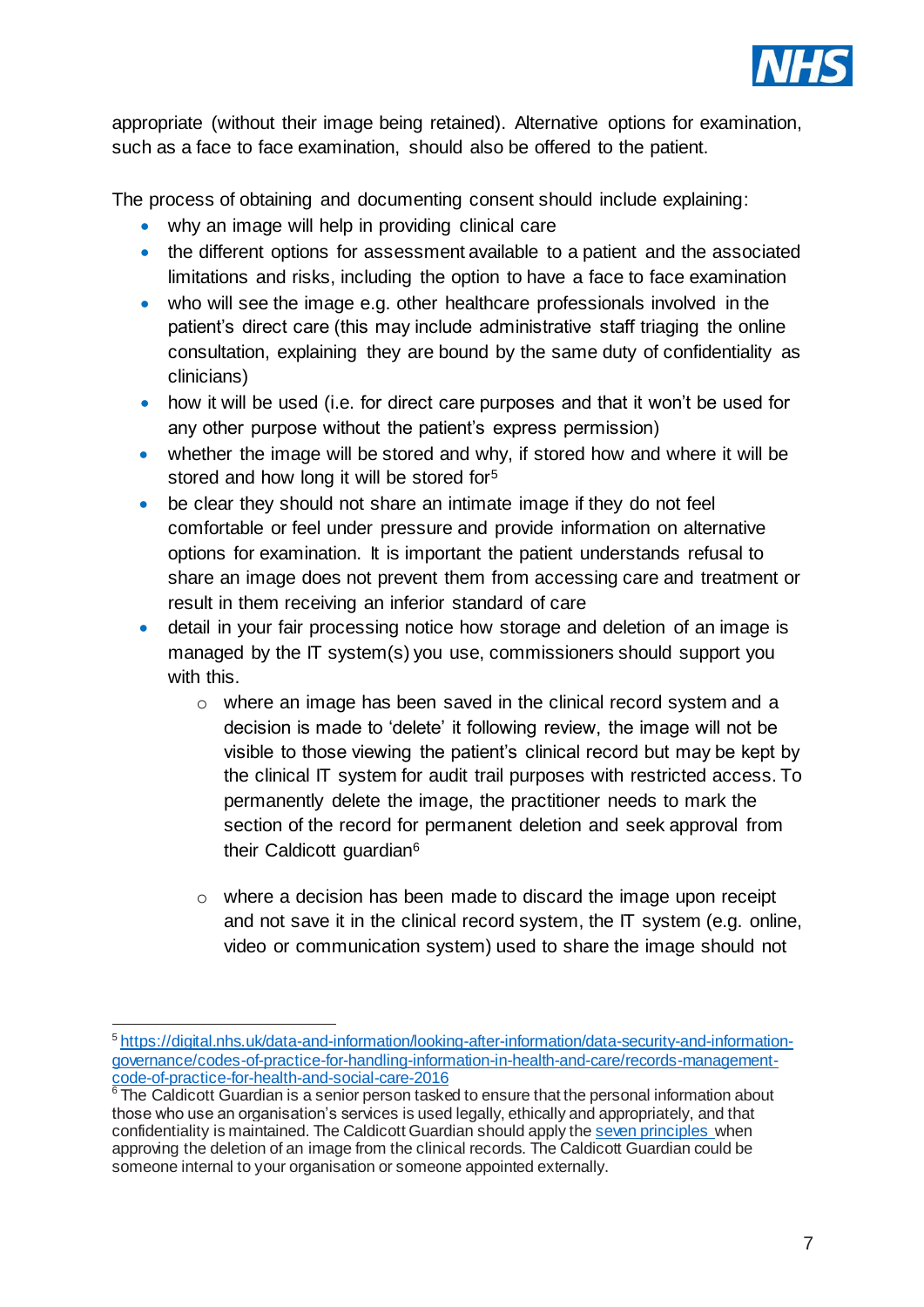

continue to retain it. The commissioner should ensure suppliers are instructed on this matter in their contract. 7

Where an intimate image has been sent to a clinician without prior discussion, the clinician must go back to the patient or someone with the legal authority to act on the patient's behalf for healthcare decisions to confirm the patient's capacity to give consent and confirm the patient's consent. If the patient does not have the relevant capacity, strongly consider if there are wider safeguarding concerns.

Use your professional judgement on how you [provide patients with the above](#page-3-2)  [information](#page-3-2) in a way that they can understand, so they can make an informed decision about whether or not to go ahead. Consent does not need to be written.

Check whether patients have understood the information they have been given, and whether or not they would like more information before making a decision. For true consent to be given, patients must feel comfortable to decline consent and find it easy to do so.

#### <span id="page-7-0"></span>**Children**

j

The approach to [video consulting](#page-11-1) and image sharing should be the same as it would be for face to face interactions, assessing the ability to make the decision using the principles of Gillick Competence.

Where a young person under 16 years old has requested care by sending an online request or using a video consultation, clinicians should determine whether the patient is capable of giving informed consent to medical treatment without the knowledge or permission of their parents and whether this is in their best interests. Follow the principles set out by the [GMC](https://www.gmc-uk.org/ethical-guidance/ethical-guidance-for-doctors/0-18-years/making-decisions#paragraph-24) when assessing a young person's competence to consent and for shared decision making.

Encourage young people to involve their parents (or legal guardian) in decision making and where possible obtain consent from both the child and person with parental responsibility.

Where a child lacks competence to make a decision about a remote assessment, you will need the permission of someone with [parental responsibility](https://www.legislation.gov.uk/ukpga/1989/41/section/2) (or [delegated](https://www.legislation.gov.uk/ukpga/1989/41/section/3)  [parental responsibility\)](https://www.legislation.gov.uk/ukpga/1989/41/section/3) unless it is not in the child's best interest, in short, you should apply the same principles used in face-to-face practice.

 $7$  If a commissioner or organisation is using a system that sits on the Digital Care Services (GP IT Futures) or Dynamic Purchasing System for Online Consultation frameworks, these suppliers will be instructed nationally. For further clarification contact NHS Digital.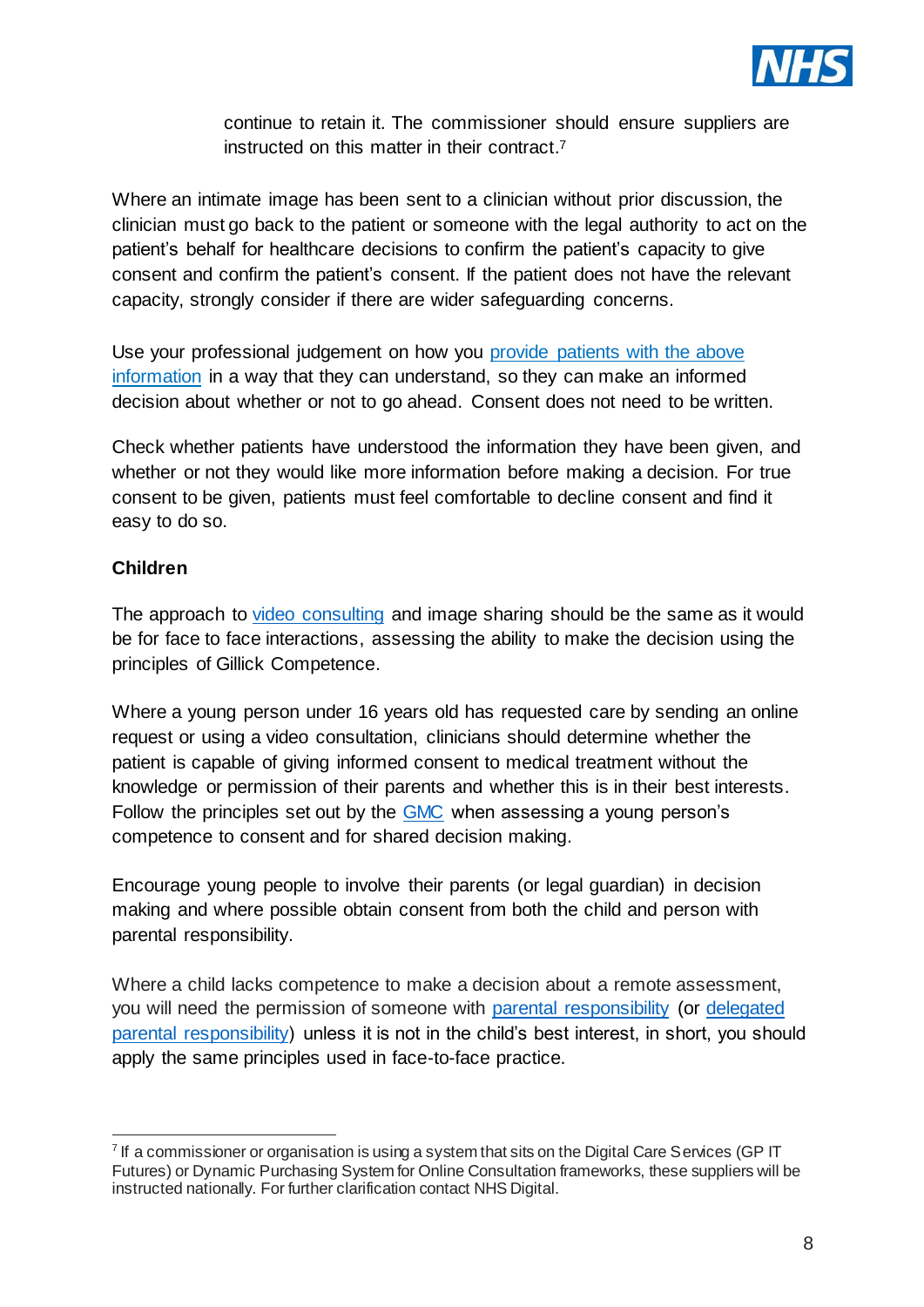

Where children lack the competence to consent to sharing an intimate image or to examination, still consider the [voice of the child.](https://www.gmc-uk.org/ethical-guidance/ethical-guidance-for-doctors/0-18-years/communication) They should have as much involvement and say in their care as possible. Where the image is being shared by a parent, advise parents wherever possible to talk directly to their child and explain why the image is required and ask if it is acceptable first. As a general rule, the child's expressed wishes should be respected. If a child is the subject of a video consultation make sure you speak to them and that you do not just talk to the adult(s). If you judge that the child does not want to proceed then you must consider alternative options. Consider very carefully whether it is necessary to overrule the child's wishes, this should only be done in exceptional circumstances taking into account the child's developmental level and the type of image.

#### <span id="page-8-0"></span>**People aged 16 and over**

The principles of the [Mental Capacity Act 2005](https://assets.publishing.service.gov.uk/government/uploads/system/uploads/attachment_data/file/497253/Mental-capacity-act-code-of-practice.pdf) must be followed. If the patient [lacks](https://www.legislation.gov.uk/ukpga/2005/9/section/2)  [the relevant capacity](https://www.legislation.gov.uk/ukpga/2005/9/section/2) you must be satisfied that the image or examination is in their best interests and have regard to whether the purpose for which it is needed can be achieved in a way that is less restrictive. In most cases the best interest's decision maker will be the person receiving the image or carrying out the examination. In this situation, it is important to remember that there may be someone who has legal authority to act on the patient's behalf in healthcare decisions and if their authority includes the procedures being proposed, their consent should be sought. Again, you should only store the image if this is what you would do in a face to face consultation and this must be justified and transparent and comply with your organisation's policy for managing patient data (which should be in accordance with the Data Protection Act 2018 and GDPR).

If the patient (adult or child) is the subject of a video consultation, you should have an [appropriately trained chaperone](#page-11-1) for any situation where you would do so in a face to face consultation, with extra consideration given if the patient is a vulnerable person or where a decision to proceed with an examination is made in the patient's best interests.

#### <span id="page-8-1"></span>**Family carers and care service staff**

It is important to consider the appropriateness of asking for an image where this may involve physical touching of an intimate area by a care worker(s) or carer and have regard to whether the purpose for which it is needed can be achieved in a way that is less restrictive.

There is currently no national guidance or training to support care home and domiciliary care staff in taking and sending intimate images safely and securely on behalf of the patient. Until guidance and policy has been agreed with your local social care partners you should not make request of carer workers to undertake this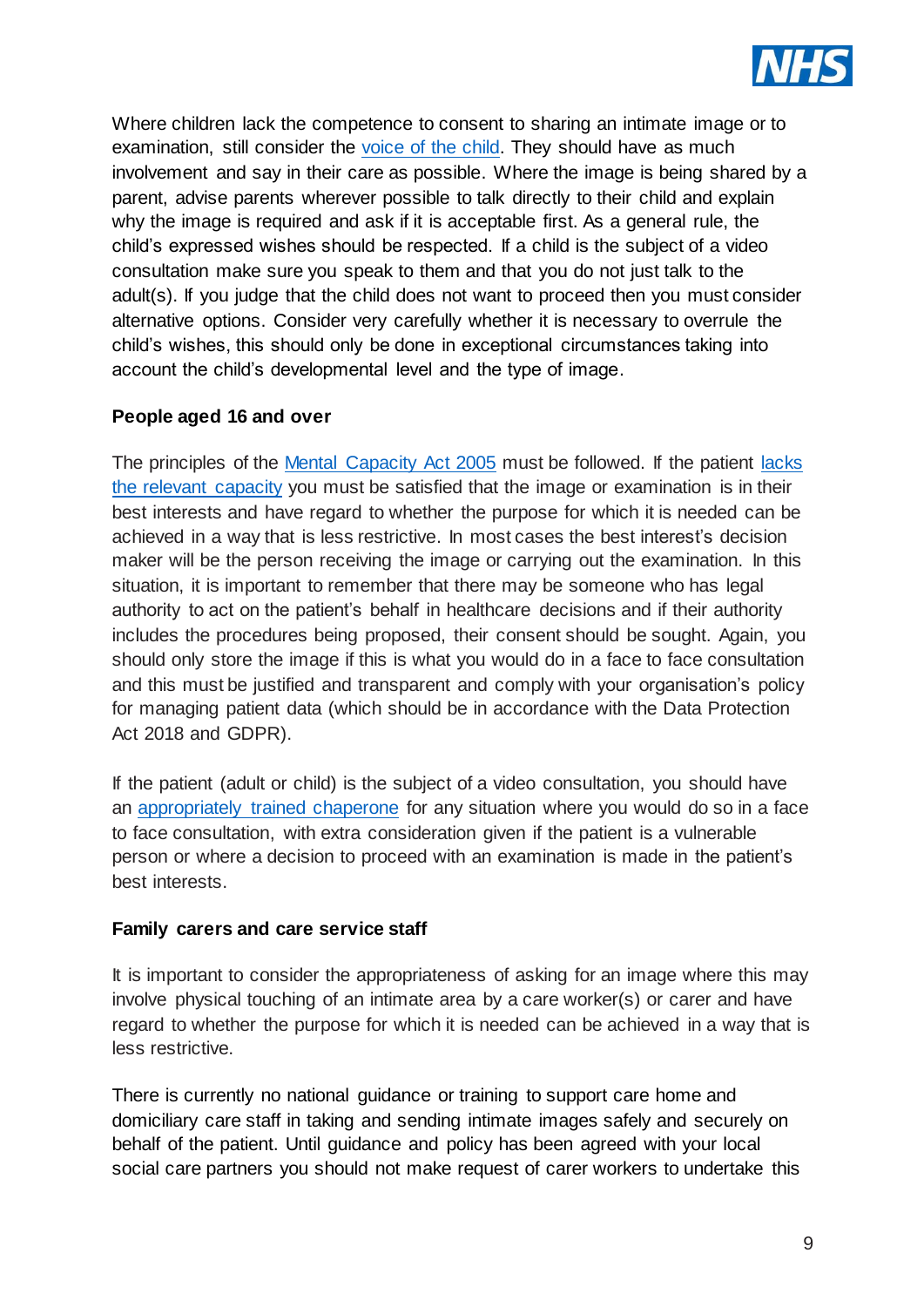

function. It is important care workers do not feel uncomfortable or under pressure to undertake this function, that they are aware of alternative options for examination of the patient and that they understand it will not result in the patient receiving an inferior standard of care.<sup>8</sup>

Where there are clear local agreements and policies between social care and health, and an agreement has been made for a member of staff within a care home or domiciliary care service to be able to take an intimate image, practitioners should consider:

- whether there are exceptional reasons why a face to face visit cannot happen or why a remote examination is of benefit to the patient
- the knowledge they have about the individual and the provider
- any risks they think may exist to people receiving a service
- the trauma that may be caused by the taking of an intimate image by another person as well as a history of previous trauma
- the access to secure IT systems/devices and protocols for taking and safely transferring images available to care workers. A personal device must not be used
- the availability of suitably trained chaperones and care workers to undertake this function, and that have responsibility to ensure images are correctly handled and communicated
- whether appropriate insurance is in place by the care provider
- the differences in support available depending on the type of care environment e.g. nursing home versus residential care home

Practitioners should also bear in mind their safeguarding duty.

If the patient needs a family carer to take the image, for example because they require physical assistance, follow the principles for [informed consent](#page-5-0) outlined above and confirm the patient's consent for their carer to take the image. Use your professional judgement about whether the carer is competent and comfortable to undertake this function, the impact on the patient's dignity and whether this places an unreasonable burden on the carer.

#### <span id="page-9-0"></span>**4. Confirm the patient's identity**

j

As far as is reasonably possible and act in good faith.

<sup>&</sup>lt;sup>8</sup> The Department of Health and Social Care are looking into equivalent care sector guidance on image sharing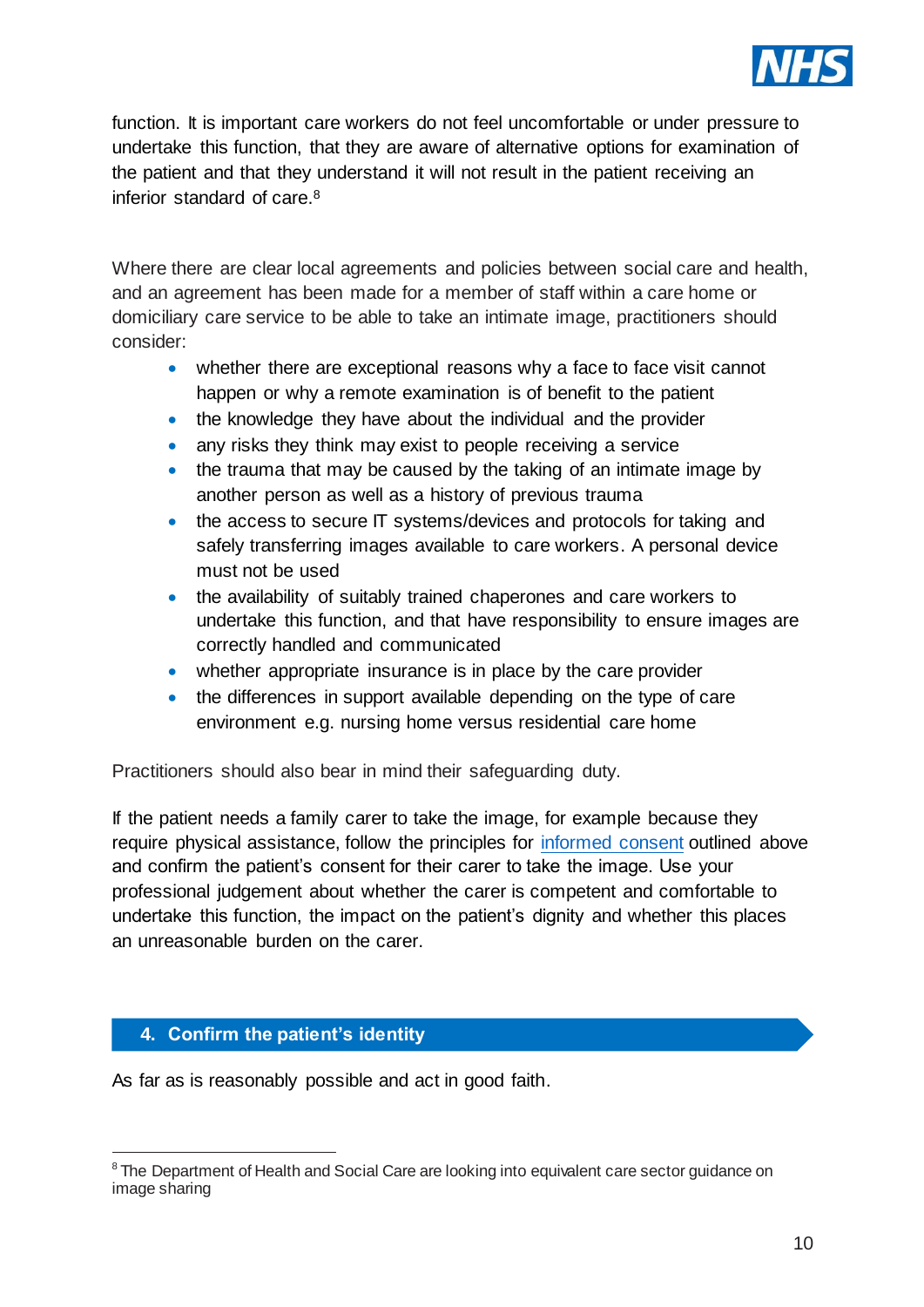

#### <span id="page-10-0"></span>**5. Processing and storing intimate images**

The approach to storing images should be the same as it would be for face to face interactions.

Comply with your organisational policy for managing patient data (which should be in accordance with the Data Protection Act 2018 and GDPR).<sup>9</sup>

Use products and systems to receive, store and send images that have been assured and meet NHS safety, security and information governance standards.

It is permissible for clinicians to transfer or access intimate images securely when it is in the patient's best interests to seek another, often more experienced, clinical opinion.

- Where possible the patient's identity should be anonymised and the patient should be asked for consent to a second opinion being sought.
- Ensure transfer or access is safely undertaken in accordance with secure IT systems and local organisational policy.
- Clinicians should also be expected to confirm with the prospective recipient that they do not object to receiving the images. Any such actions should be carefully documented in the patient's notes.

#### <span id="page-10-1"></span>**Still images**

j

Use professional judgement to decide whether the image is necessary to the provision of care of the patient and if so, whether a written description of the image will suffice or whether the image should be stored in the patient's clinical record.

You should only store an image if this is what you would do in a face to face consultation, with extra consideration given to the justification for storing images of a child.

Where images are sent to a secure NHS email account, delete the email and image from the account once uploaded into the patient's health and care record. Ensure the image has been deleted from the device on which it is viewed.

Where known, do not open an intimate image sent to you by email on your mobile phone or personal device (to avoid any risk of the image being stored on your phone and/or elsewhere, such as iCloud).

<sup>&</sup>lt;sup>9</sup> Outside primary care please also refer to the joint RCPCH/FFLM guidance which covers procedures relating to all intimate images not just those taken for the purposes of forensic investigation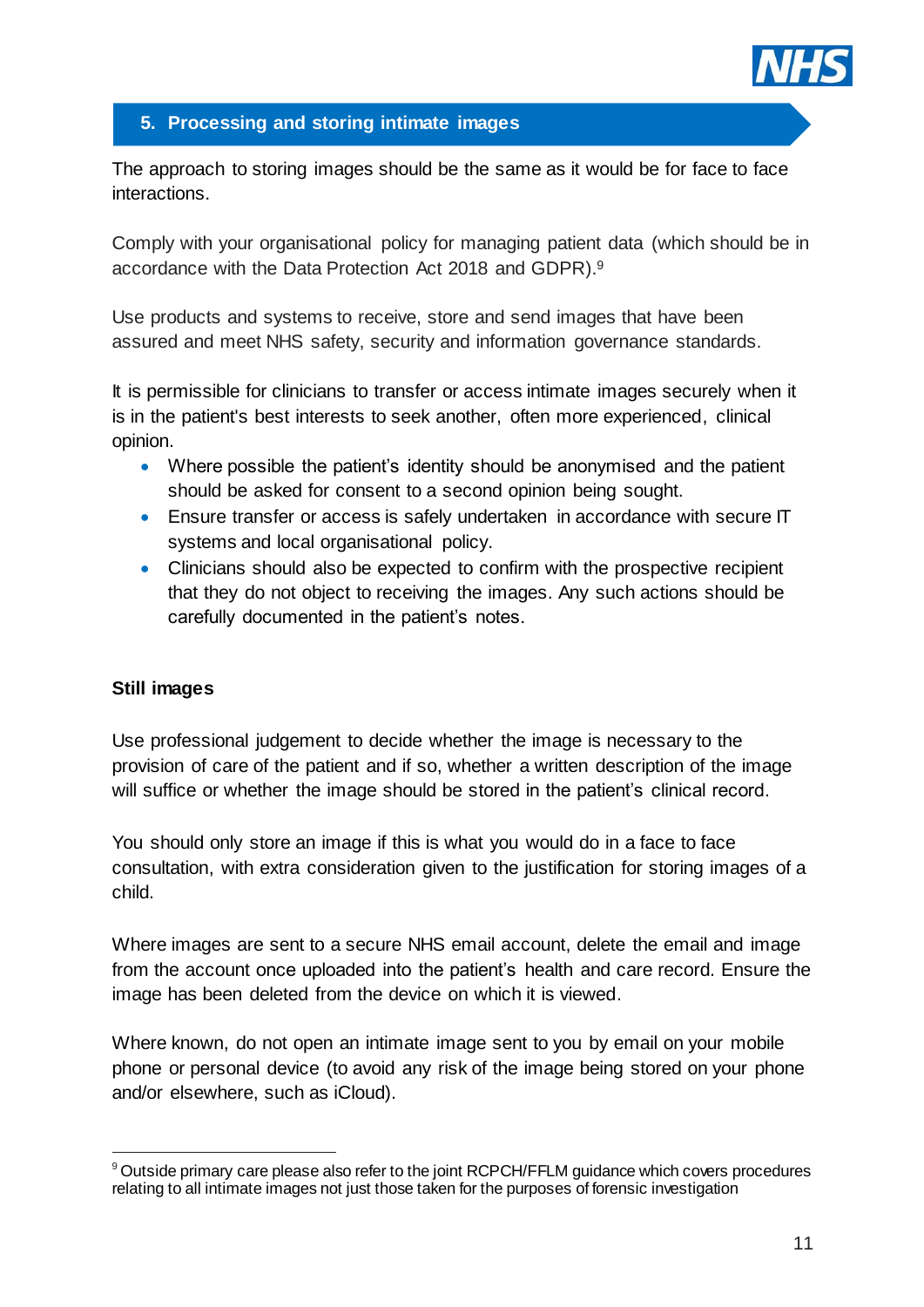

Ensure that protocols are in place to make sure that images are deleted appropriately. Do not store personal/confidential patient information on a personal device.

In some clinical settings, administrative staff managing workflow are legitimately likely to see incoming images (particularly photographs) attached to an online request from the patient; administrative staff should pass these to the clinician. Ensure roles and responsibilities for safe image handling are clear to all staff. Depending on the clinical setting, where appropriate, organisations should consider [role-based access controls.](https://digital.nhs.uk/services/registration-authorities-and-smartcards)

During COVID-19, the NHS<sup> $\times$ </sup> information governance team have released [guidance](https://www.nhsx.nhs.uk/covid-19-response/data-and-information-governance/information-governance/covid-19-information-governance-advice-health-and-care-professionals/) stating you can use your own devices to support video conferencing for consultations and home working where there is no practical alternative. Reasonable steps to ensure that using your own devices are safe include setting a strong password, using secure channels to communicate (e.g. tools/apps that use encryption), not storing personal/confidential patient information on the device, unless absolutely necessary, and that the appropriate security is in place. These steps should be communicated to the patient. Information should be safely transferred to the appropriate health and care record as soon as practical and the original deleted.<sup>10</sup>

#### <span id="page-11-0"></span>**Video consultations**

Do not record the video or audio of the consultation or take a screenshot unless there is a specific reason to do so, and there is [informed consent](https://www.gmc-uk.org/-/media/documents/making-and-using-visual-and-audio-recordings-of-patients_pdf-58838365.pdf?la=en&hash=682AF2947E542A4B1882563CA71181D011DB06FE) from the patient or someone with the legal authority to act on the patient's behalf for healthcare decisions.

- Document these discussions and decisions in the patient's clinical record. If recording, confirm when the recording starts and stops.
- Explicitly check with the supplier if the product audio and/or video records and stores the consultation as a default (your commissioner should do this on your behalf) and if so, turn this setting off.

#### <span id="page-11-1"></span>**6. Intimate examinations via a video consultation<sup>11</sup>**

If you proceed with an examination that the patient is likely to perceive to be intimate via video-link be mindful of the following issues:

j <sup>10</sup> [https://www.nhsx.nhs.uk/covid-19-response/data-and-information-governance/information](https://www.nhsx.nhs.uk/covid-19-response/data-and-information-governance/information-governance/covid-19-information-governance-advice-health-and-care-professionals/)[governance/covid-19-information-governance-advice-health-and-care-professionals/](https://www.nhsx.nhs.uk/covid-19-response/data-and-information-governance/information-governance/covid-19-information-governance-advice-health-and-care-professionals/)

<sup>11</sup> [https://www.england.nhs.uk/coronavirus/wp-content/uploads/sites/52/2020/03/C0479-principles-of](https://www.england.nhs.uk/coronavirus/wp-content/uploads/sites/52/2020/03/C0479-principles-of-safe-video-consulting-in-general-practice-updated-29-may.pdf)[safe-video-consulting-in-general-practice-updated-29-may.pdf](https://www.england.nhs.uk/coronavirus/wp-content/uploads/sites/52/2020/03/C0479-principles-of-safe-video-consulting-in-general-practice-updated-29-may.pdf)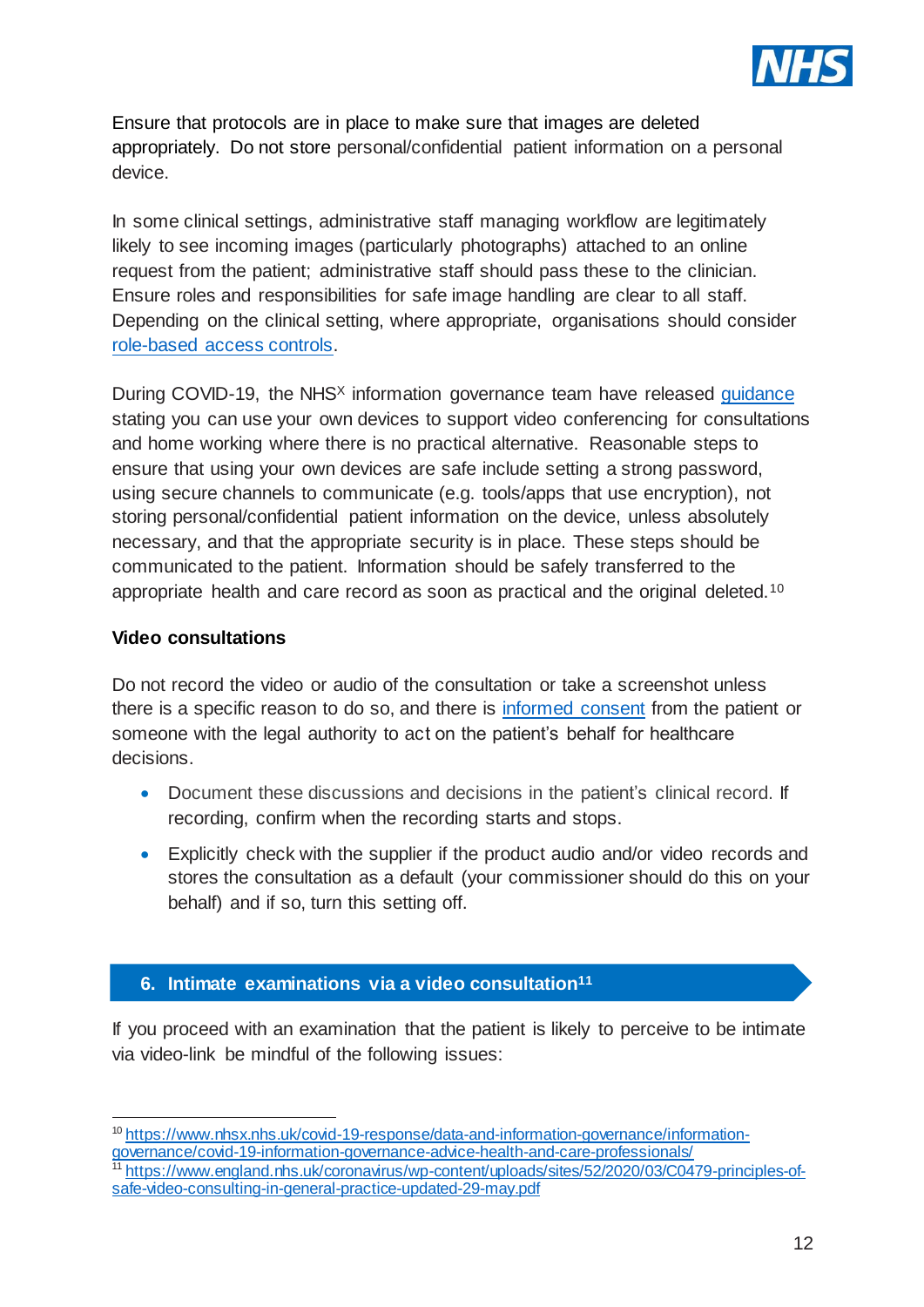

- the principles set out in the GMC guidance entitled intimate examinations and [chaperones.](https://www.gmc-uk.org/ethical-guidance/ethical-guidance-for-doctors/intimate-examinations-and-chaperones)
- the sensitive nature of the examination and the examination setting (for example, traditionally it is unusual for a clinician to undertake an examination in this way, the patient may want to relocate to another room if there are other family members in the vicinity). It is therefore important to ensure the consent of the patient is tailored to the specific circumstances of the remote examination
- the need for privacy around the practitioner's screen to ensure that no one can view or overhear the call without the consent of the patient (this may require sensitive handling if an interpreter is involved in the call e.g. asking them to switch off their camera or leave the room)
- with the consent of the patient (or someone who has the legal authority to act on the patient's behalf for healthcare decisions), or where a decision to proceed with an examination is made in the patient's best interests, you should have an appropriately trained chaperone present for any situation where you would do so in a face to face consultation
- a chaperone could be present with the practitioner (either virtually or in the same room) and could witness the nature and extent of the video examination that was undertaken. The chaperone should be visible to the patient. The chaperone should be appropriately trained (consider whether the chaperone is competent and comfortable with conducting their role in these circumstances and use your professional judgement). Their role, in this context, is to ensure the nature and extent of the assessment are appropriate and to protect the patient and practitioner from any suggestion the examination was inappropriate
- a family member of the patient is not an impartial observer and so would not usually be a suitable chaperone, but you should comply with a reasonable request to have such a person present as well as a chaperone
- if a chaperone is not available (for example because you are remote working) or declined by the patient, use your [professional judgement](https://www.gmc-uk.org/ethical-guidance/ethical-guidance-for-doctors/intimate-examinations-and-chaperones/intimate-examinations-and-chaperones) and carefully consider whether a remote examination method should proceed
- if it is not possible to adequately assess a patient's condition in this way clinicians should consider if a face to face consultation to examine the patient is necessary, or signpost to other services where appropriate
- be aware that patients or their relatives may record the video consultation. If you are concerned about how the recording may be used carefully consider whether a remote examination method should proceed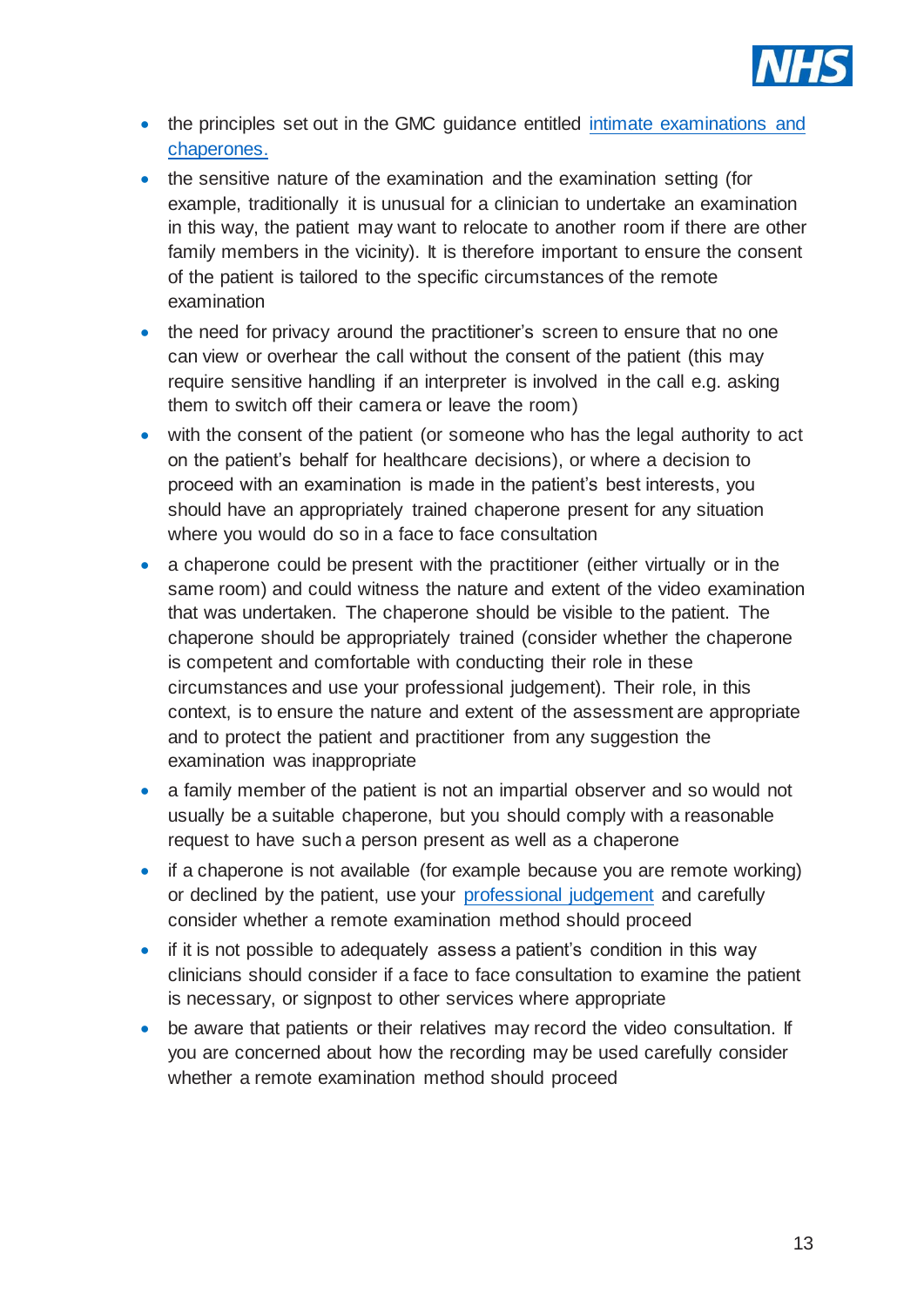

#### <span id="page-13-0"></span>**7. Good record keeping**

Make clear, contemporaneous and complete written records in the patient's clinical record, as you would in a standard consultation. Follow [GMC guidance](https://www.gmc-uk.org/ethical-guidance/ethical-guidance-for-doctors/protecting-children-and-young-people/keeping-records) on good medical record keeping.

- Record who was present for the consultation and/or who has taken the image and their relationship to the patient
- Record information given to the patient, discussions and decisions about capacity, consent [and best interest decision making](https://www.gmc-uk.org/ethical-guidance/ethical-guidance-for-doctors/consent/part-2-making-decisions-about-investigations-and-treatment#paragraph-51)
- Ensure your clinical justification for examination and non-examination is clear
- Thoroughly document your justification for proceeding with an intimate examination remotely and your decision for storing or not storing an image in the patient's clinical record
- Make sure information that may be relevant to keeping a child, young person or vulnerable adult safe is available to other clinicians providing care to the patient
- Document whether or not a chaperone was offered and either declined or was present at the consultation. If a chaperone was present, you should record their identity, including their designation and the extent of the assessment witnessed, for example 'present for the complete video-linked assessment', and where the chaperone was located both at the patient and clinician end

#### <span id="page-13-1"></span>**8. Receiving an intimate image of a child (a person who is under 18)**

Criminal acquisition and misuse of such images must be recognised as a risk. The law considers the following:

- whether the image is 'indecent' and;
- whether there is the defence of a 'legitimate reason' or;
- whether there is a 'lack of awareness' of the nature and content of the image and how this image is handled by the clinician, for example, if a patient sends an unsolicited intimate image

Where an intimate image is taken and shared for clinical purposes with a healthcare professional, provided that [informed consent](#page-5-0) and appropriate clinical judgements have been made and recorded, patients (parents or legal guardians) and clinicians should not be deterred from collecting information that is clinically necessary to provide care or reach a diagnosis.

Where available, clinicians should read information and guidance that has been issued by their professional regulatory or specialty organisation and medical defence organisation (MDO).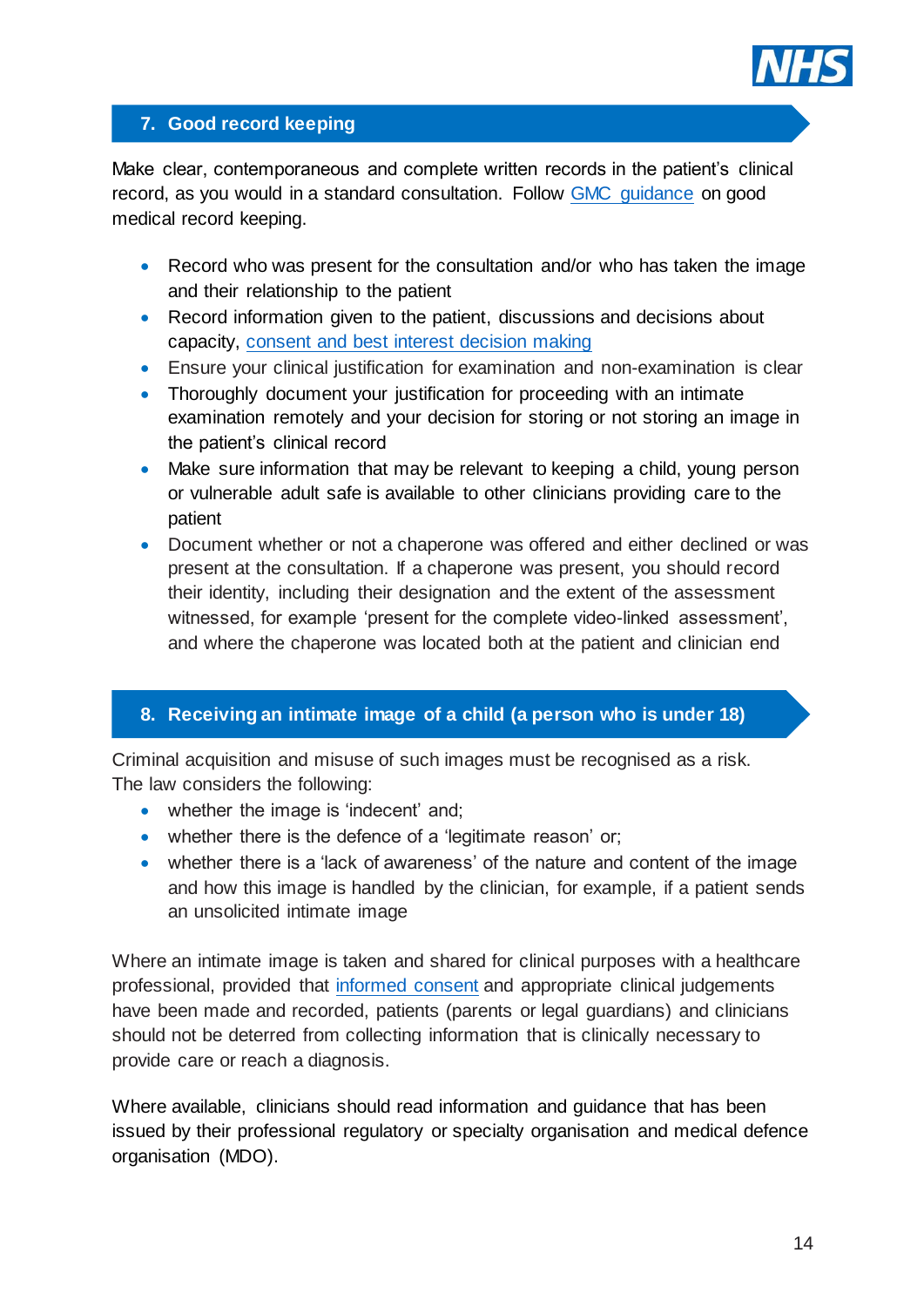

# <span id="page-14-0"></span>**Part 3**

# <span id="page-14-1"></span>**Guideline Development Group**

| Professional body/                   | Representative name and job title                    | <b>Role</b>           |
|--------------------------------------|------------------------------------------------------|-----------------------|
| Organisation                         |                                                      |                       |
| NHS England and NHS                  | Dr Minal Bakhai, Deputy Director and National        | Chair and             |
| Improvement                          | Clinical Lead for Digital First Primary Care         | <b>Guideline Lead</b> |
|                                      |                                                      | Author                |
|                                      |                                                      |                       |
| <b>British Association of Sexual</b> | Dr Olwen Williams, ex-president of BASHH,            | Task & Finish         |
| Health and HIV                       | <b>Consultant in Sexual Health</b>                   |                       |
| <b>British Medical Association</b>   | Dr Shaba Nabi, GP committee clinical and             | Task & Finish         |
|                                      | prescribing policy group                             |                       |
| Faculty of Forensic and              | Dr Peter Green, Safeguarding Lead Wandsworth         | Task & Finish         |
| Legal Medicine                       | CCG, Consultant for Child Safeguarding St George's   |                       |
|                                      | University Hospital, Chairman National Network of    |                       |
|                                      | <b>Designated Professionals</b>                      |                       |
| Faculty of Forensic and              | Dr Sheila Paul, Clinical Director Thames Valley      | Task & Finish         |
| <b>Legal Medicine</b>                | Sexual Assault Service and Child Lead.               |                       |
| <b>General Medical Council</b>       | Mary Agnew, Assistant Director, Standards and        | Task & Finish         |
|                                      | Ethics, Education and Standards Directorate          |                       |
| <b>NHS England and NHS</b>           | Kenny Gibson, National Safeguarding Lead             | Task & Finish         |
| Improvement                          |                                                      |                       |
| NHS England and NHS                  | Louise Croney, Senior Programme Lead for Digital     | Task & Finish         |
| Improvement                          | <b>First Primary Care</b>                            |                       |
| NHS England and NHS                  | Fiona Foxton, Project Support Officer, Digital First | Task & Finish         |
| Improvement                          | <b>Primary Care</b>                                  |                       |
| <b>NHSX</b> Information              | Martin Staples, Data Sharing and Privacy Specialist, | Task & Finish         |
| Governance                           | IG Policy Team                                       |                       |
| <b>NHSX</b> Information              | Rukhsana Mian, Senior Data Sharing and Privacy       | Task & Finish         |
| Governance                           | Manager, Information Governance Policy Team          |                       |
| National Network of Named            | Dr Richard Burack, Chair and & Safeguarding Lead     | Task & Finish         |
| <b>GPs</b>                           |                                                      |                       |
| Royal College of General             | Dr Marian Davis, Chair of the Adolescent Health      | Task & Finish         |
| Practitioners                        | Group                                                |                       |
| Royal College of General             | Dr Joy Shacklock, Clinical Champion Good Practice    | Task & Finish         |
| Practitioners                        | Safeguarding                                         |                       |
| Royal College of Paediatrics         | Dr Alison Steele, Consultant Paediatrician,          | Task & Finish         |
| and Child Health                     | <b>Officer for Child Protection</b>                  |                       |
| Faculty of Forensic and              | Dr Catherine White, Clinical Director                | Reviewer              |
| Legal Medicine                       | Saint Mary's Sexual Assault Referral Centre          |                       |
| <b>Faculty of Sexual and</b>         | Dr Mike Passfield, Chair of the Clinical Standards   | Reviewer              |
| Reproductive Healthcare              | Committee                                            |                       |
| Healthwatch                          | Urte Macikene, Senior Policy Analyst                 | Reviewer              |
| <b>Medical Protection Society</b>    | Dr Peter Mackenzie, Senior Medico-legal Adviser      | Reviewer              |
| Mencap                               | Sarah Coleman, Health Policy Officer                 | Reviewer              |
| Mills and Reeve LLP Legal            | Claire Williams, Principal Associate                 | Reviewer              |
| Advisors on behalf of NHS            |                                                      |                       |
| England and Improvement              |                                                      |                       |